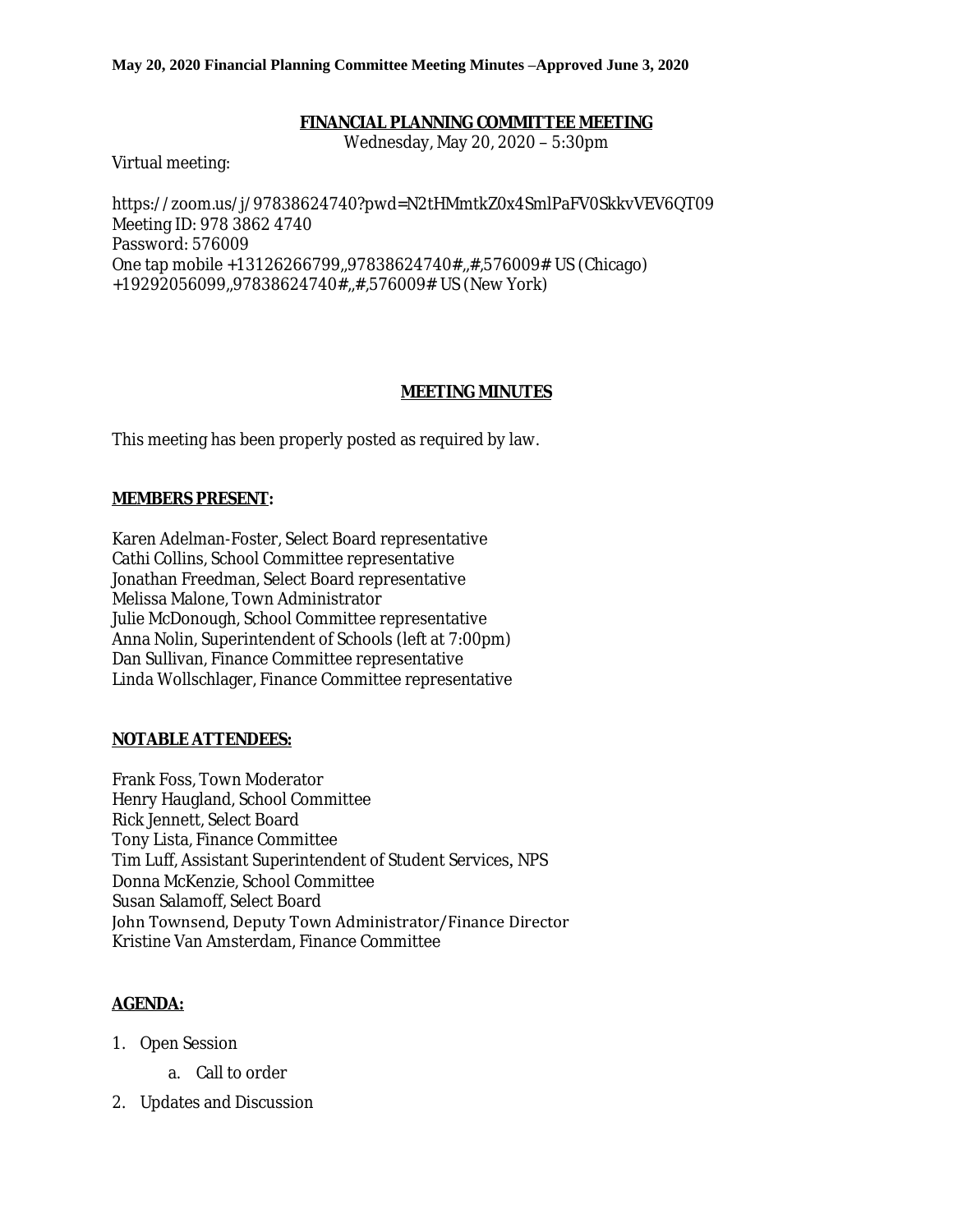- a. Updates regarding revenue and expense projections
- b. Updates and discussion regarding process, timelines, and impacts pertaining to FY 2021
- c. Questions for meetings, including outstanding questions
- d. Updates regarding revenue and expense projections for FY 2020
- 3. Meeting Minutes

# **OPEN SESSION**

Meeting was called to order at 5:35 p.m. by Jonathan Freedman.

## **UPDATES AND DISCUSSION**

Mr. Freedman remarked that he would like to get back to the core mission and charge of the FPC, which is to work together to generate solutions which can be taken back to our respective boards for further consideration. He mentioned that former Selectman Paul Joseph has recently encouraged us to not pursue traditional methods and think outside the box.

Mr. Freedman set ground rules using a few norms referenced by Dr. Nolin at last night's School Committee meeting: there's no such thing as a bad idea, ideas are not presented as something that must happen, ideas need to be understood in context of their impacts and should be used in constructive ways, ideas may evolve as more info becomes available.

Ms. Wollschlager asked for clarification about the objectives of the discussion. Mr. Freedman indicated that he is hoping to come up with ideas to bridge the gap between revenues and expenses. He expressed hope that we could collaborate better than we have.

Ms. Wollschlager asked about what barriers to collaboration exist now. Ms. Adelman-Foster replied that on the Select Board side, there is insufficient understanding of the implications of any cuts. She felt that School Committee meetings seemed too much like rallying the base to be productive.

Ms. Adelman-Foster indicated that she is excited about the potential for the CARES Act to fund expenses for both municipal and school departments.

Ms. McDonough reported that a slide presented at the School Committee meeting laid out the budget numbers and summarized savings realized during closure. She would like to talk about the revenue picture and ways we can work together to reduce costs. She referenced a presentation by the Facilities Director which detailed some realized savings.

Mr. Freedman asked if there were some things that would help us work together better, perhaps meetings with different people or different frequencies. Dr. Nolin mentioned that everyone is pulling long hours and is in constant preparation for the next formal meeting with our boards. The FPC meetings have been seen as an opportunity to have conversations to clarify information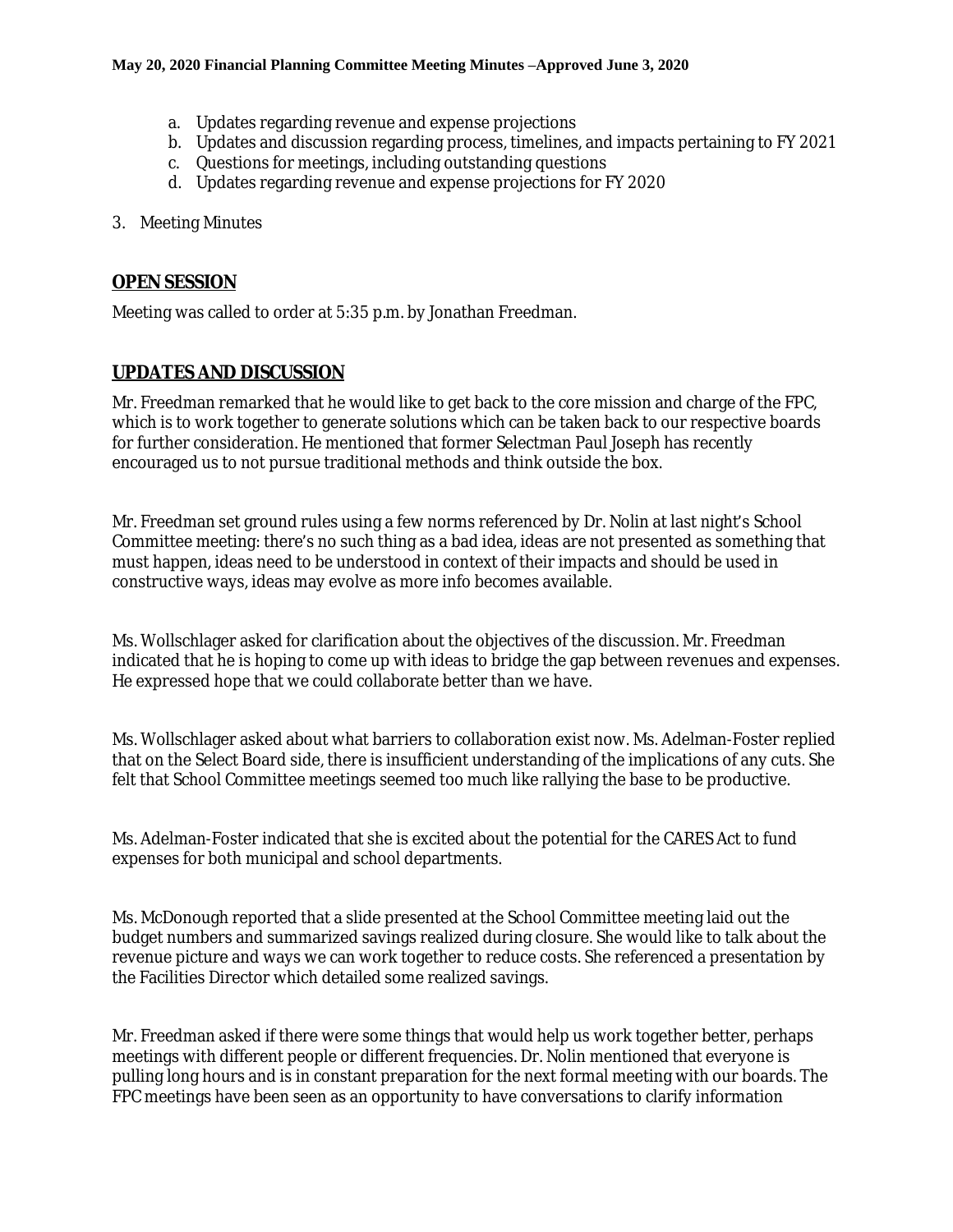presented at the board meetings. She referenced something posted by Mr. Sullivan which likened the process to putting a puzzle together without all the pieces. She indicated that other meetings are conducted at a higher level, without actual numbers.

Mr. Sullivan provided further explanation of his puzzle analogy and indicated that the FY21 budget is complicated and completely different than anything we've experienced previously. He wondered if there was a time when everyone, including Dr. Nolin, could meet at the same time. Dr. Nolin stated that there are meetings that she is a part of, and that she is well represented by Mr. Gray at departmental meetings.

Ms. Collins asked for clarification on the budget gap – is it the \$1.5M gap between FY20 spend and expected revenues? Are the schools funded at FY20 levels or is there an additional \$970K expected? Ms. McDonough added that they've been guessing about what the school's appropriation might be and then talking about how to fill the gap.

Ms. Malone stated that she is trying to land FY20 by taking savings from municipal department that would otherwise fall to free cash. \$1.5 million takes into account that there's no confirmation that school savings will be treated the same way as municipal departments. She mentioned how difficult it is to produce a line by line budget, especially with so many unknowns. She would like to focus on solutions such as the CARES Act and how we can creatively utilize these funds. One example might be for the increased costs of trash and recycling due to more people staying at home.

Ms. Malone stated the \$970K could potentially be covered by FY20 school savings which would mean the Town Meeting appropriation would be at FY20 levels. Mr. Freedman summarized that he is hearing that FY20 is not the right starting point to figure out the gap. Ms. McDonough concurred and stated that it is difficult to know about reductions when we don't have full information on both sides. Ms. Nolin stated that details about the numbers and the assumptions behind them need to be known to get on the same page. She added that large group meetings are not conducive to getting into details.

Ms. McDonough asked if the savings identified in the facilities presentation were included in the FY21 budget.

Mr. Luff cautioned that CARES Act funds cannot be used for currently budgeted services. Compensatory services are not known and this is one area being contemplated for usage of FY20 savings. The CARES Act specifies that the services be delivered in a remote distance or alternative location so it may not apply if we're back in school. Further conversation with DLS is needed. He stressed the importance of providing accurate statements to the community and making sure we are all on the same page.

Mr. Jennett described his understanding of the budget. Ms. Malone used the FY20 budget of \$67.8M for schools, \$38.6M for municipal, \$49.7 for shared services and Keefe Tech at, and \$5.7M for other. Against expected revenues of \$160M, this results in a \$1.5M shortfall, which was apportioned 36%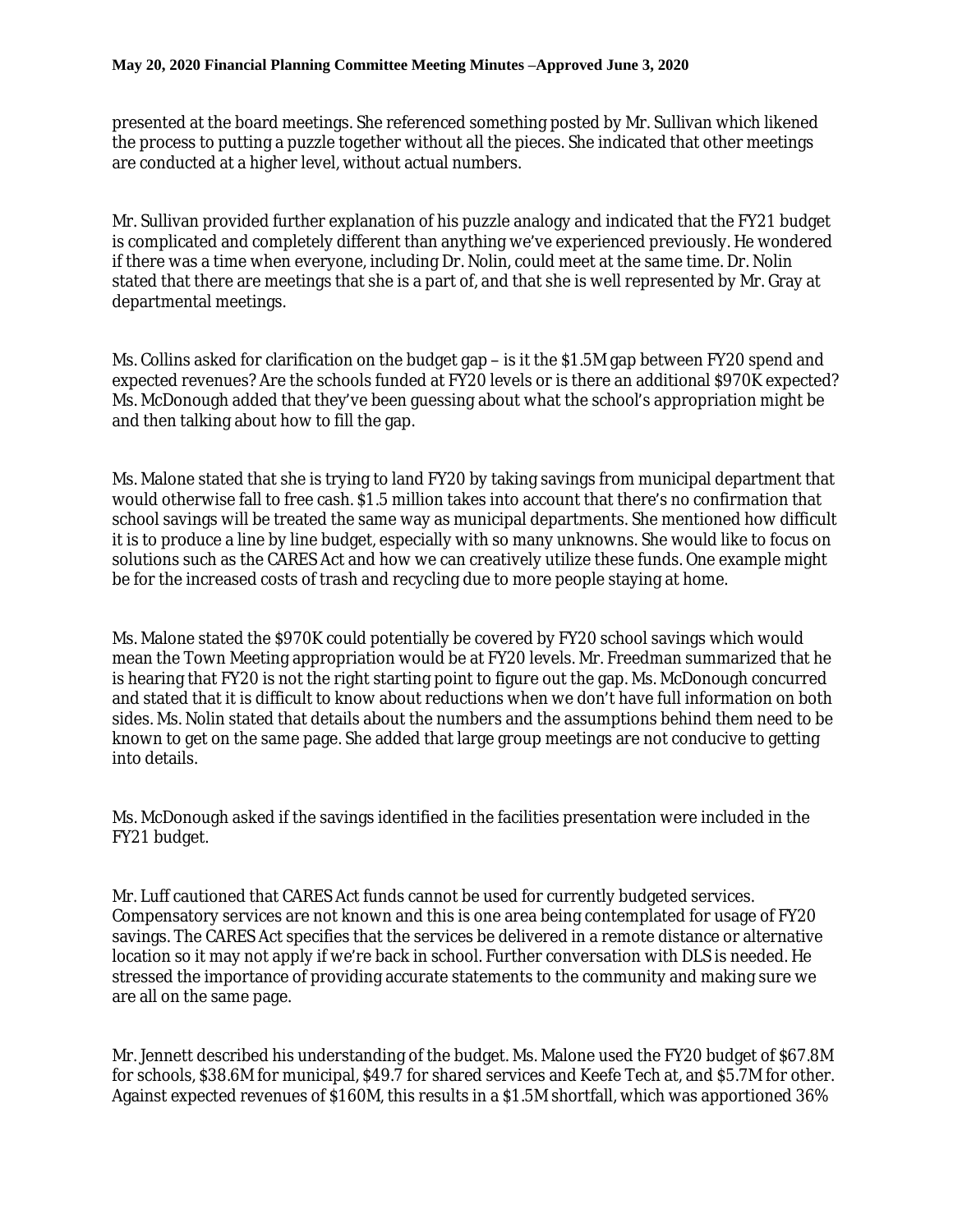### **May 20, 2020 Financial Planning Committee Meeting Minutes –Approved June 3, 2020**

town, 64% schools, leaving a school budget of \$66.8M, and municipal budget of \$38M. This matches the budgeted expected revenues of \$160.3M. The January budget included \$71.2 for the schools, leaving a shortfall of \$4.4M. On the municipal side, the January budget was \$38.5M, leaving a \$429K shortfall. If the schools turn back \$2M, using the 36/64 split, the town will end up above the January FY21 number and the schools will have a lot less. Mr. Jennett encouraged the schools to turn back funds and not prepay SPED expenses.

Mr. Sullivan referenced the pro forma document Ms. Collins provided and thought it is important to understand that the municipal department has a decrease from FY21 vs. FY20. He asked to clarify his understanding that if the schools turn back \$970K, then their town meeting appropriation would be at FY20 levels. Ms. Malone stated the if the turn back was \$2M, then a portion of that could be used to offset the \$970K.

Mr. Haugland pointed out that the FY20 School Department budget was \$829K more than the town meeting appropriation and he hasn't heard anything tonight about a way that the department can avoid huge cuts.

Ms. Wollschlager suggested that one of the ways to decrease the shortfall would be to take a hard look at the revenue numbers. During the 2009/10 recession, Chapter 70 funding was not cut. Ms. Malone indicated that she doesn't see any change based on the information she has seen. Ms. Wollschlager clarified that there should be different % reductions for Chapter 70 vs. other state aid.

Mr. Townsend pointed out that Cherry Sheet adjustments would have to be gone through line by line and didn't know if forecasting to that level of detail would be worthwhile.

Ms. McDonough asked if the \$970 is given back to the town for free cash, then could the remaining \$1.1 be put toward the FY21 school budget. Ms. Wollschlager asked if turn backs can be applied to the FY21 budget before a Fall Town Meeting allocation. Ms. Malone stated that there is legislation that would not require waiting until the fall for free cash to be certified.

Ms. McDonough stated that even if the FY20 savings were kept, there is still a \$2.6M school budget deficit. She is not sure how that level of cut can be absorbed and thinks we need to discuss. Ms. Malone said it's important to understand where all the revenues are from sources such as grants and revolving accounts.

Mr. Jennett stated that if the \$2M were returned, there needs to be a recommended final split so there is a final budget number. He pointed out that the lower FY21 municipal budget was the recommendation of the Town Administrator. He recommends that we don't cut staff and suggests focusing on the January FY21 budget as a goal because that's what is needed to run the town. Mr. Jennett hopes his numbers accurate and will be supported by the administration.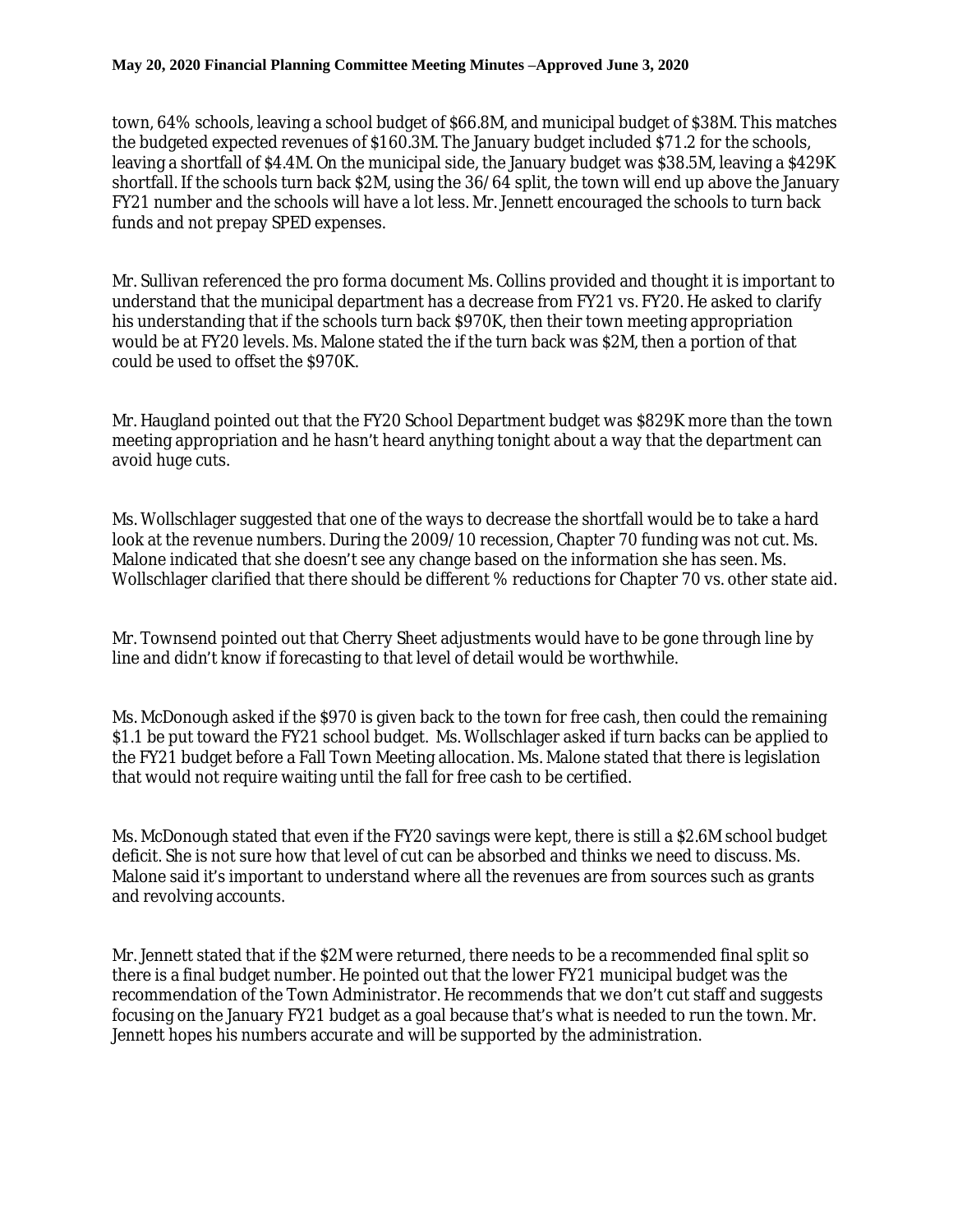### **May 20, 2020 Financial Planning Committee Meeting Minutes –Approved June 3, 2020**

Ms. Nolin asked about the process to determine how the \$2M savings can be used in the FY21 budget under the new legislation. Ms. Malone thought that only 3 months prepayment may be allowed, but she wasn't certain. DLS and DOR will expedite free cash so we don't have to wait until fall. Mr. Townsend doesn't see a problem with using the \$2M in the first quarter, either through the 1/12 budget mechanism, which uses the FY20 budget as the floor, or with permission from DLS. If the 1/12 budget is implemented, any FY21 budget deficits would be made up at Fall Town Meeting.

Mr. Luff clarified that the schools are allowed to prepay for one quarter's worth of private tuitions but a full year of collaborative tuitions. He wondered if there was some way to meet in the middle and return some funds that the town needs while prepaying some tuitions. Ms. Adelman-Foster stated that the idea of prepaying tuitions, as Senator Spilka recommended, makes sense to her. She hopes that cuts that are made can be easily pivoted from if things improve.

Mr. Sullivan stated that mid- year hiring might not be as difficult as it has historically been as may be many teachers looking for work.

Ms. Salamoff said the timing of programs is important, especially for school department staffing. There may be more collaboration that might support schools or municipal departments.

Elise Gorseth wondered if we are looking at the town budget as a whole. She is curious about what would happen if the deficit were spread across the town instead of putting so much on the schools and how savings could be found on the municipal side.

David Margil stated that until we have all the municipal impacts on the table so we as a community can understand and evaluate them against the school impacts, he doesn't want to see the schools given a budget number. He wants to ensure that cuts are shared, minimized and reversible.

Kate Flathers asked about how the realities of COVID-19 will factor into the budget. How are we thinking about what reopening will looks like in terms of how we budget.

Mr. Freedman stated that a group of municipal officials are working with other town organizations to address reopening. Mr. Luff said that there is a Natick School Safety Initiative Team that will be addressing what school reopening will look like. The Commission on Education indicated that they will be providing guidance on about 85% of the plan and we will have autonomy over the remaining 15%.

Domenic Mallozzi asked if Johnson School were closed, how would the 200 students be accommodated in other schools, given the public health concerns. Ms. McDonough said that all the options will need to be evaluated in terms of public health.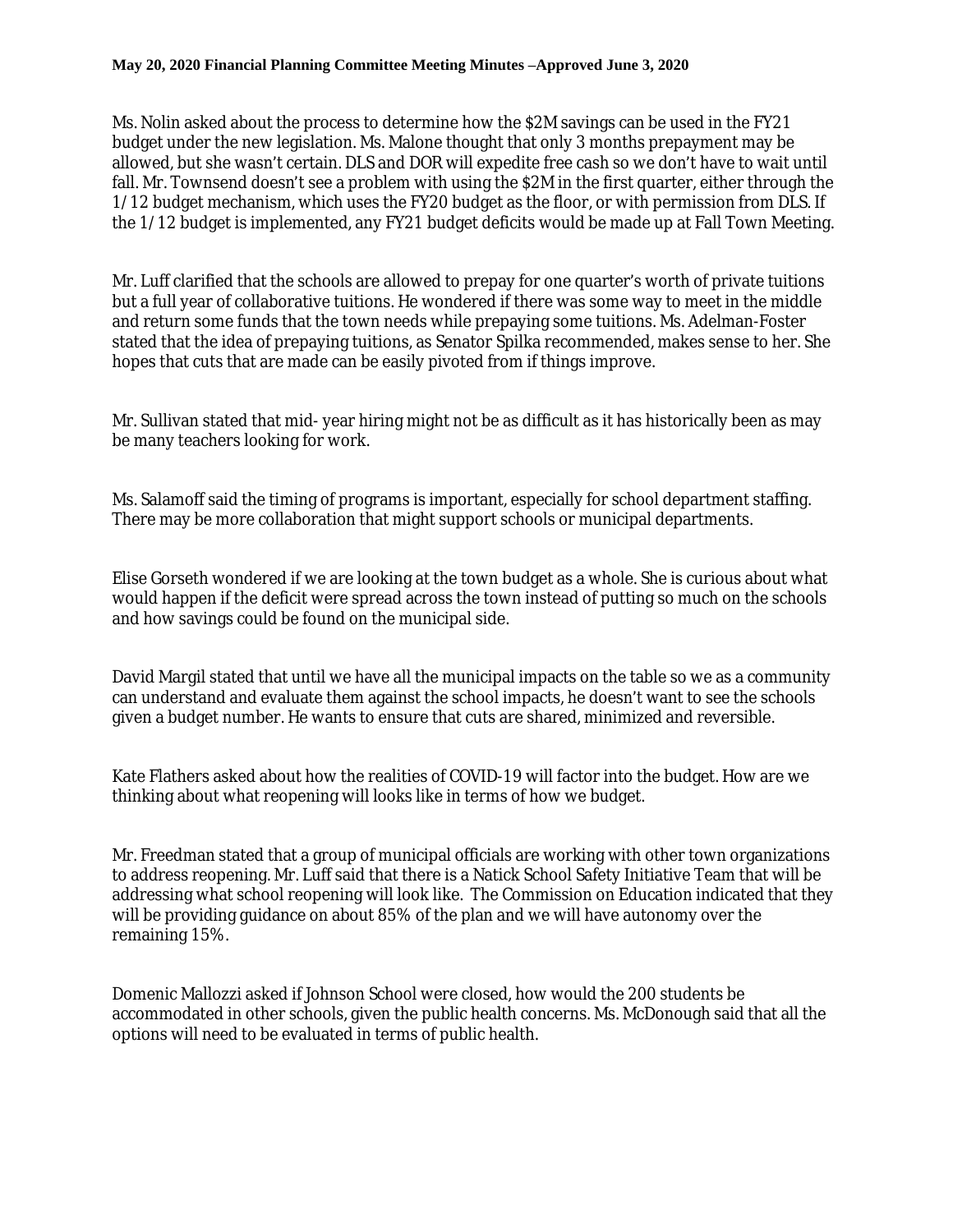Kristin Reichman stated that the arts can still be alive in a remote environment. She is concerned that there is no cohesiveness of the town working together and wants to make sure we are looking at everything.

## **MEETING MINUTES**

| Moved/Motioned by:   Ms. Collins |              |
|----------------------------------|--------------|
| Seconded by:                     | Mr. Sullivan |
| Motion approved:                 | $7 - 0 - 0$  |

Move to approve May 13, 2020 minutes:

Roll call:

| Karen Adelman-Foster |   |
|----------------------|---|
| Cathi Collins        |   |
| Jonathan Freedman    | V |
| Melissa Malone       | Y |
| Julie McDonough      | V |
| Dan Sullivan         |   |
| Linda Wollschlager   |   |

# **ADJOURN**

| Moved/Motioned by:       | Ms. Collins      |
|--------------------------|------------------|
| Seconded by:             | Ms. Wollschlager |
| $\perp$ Motion approved: | $7 - 0 - 0$      |

Roll call:

| Karen Adelman-Foster |   |
|----------------------|---|
|                      |   |
| Cathi Collins        | V |
| Jonathan Freedman    |   |
| Melissa Malone       |   |
| Julie McDonough      | V |
| Dan Sullivan         |   |
| Linda Wollschlager   |   |